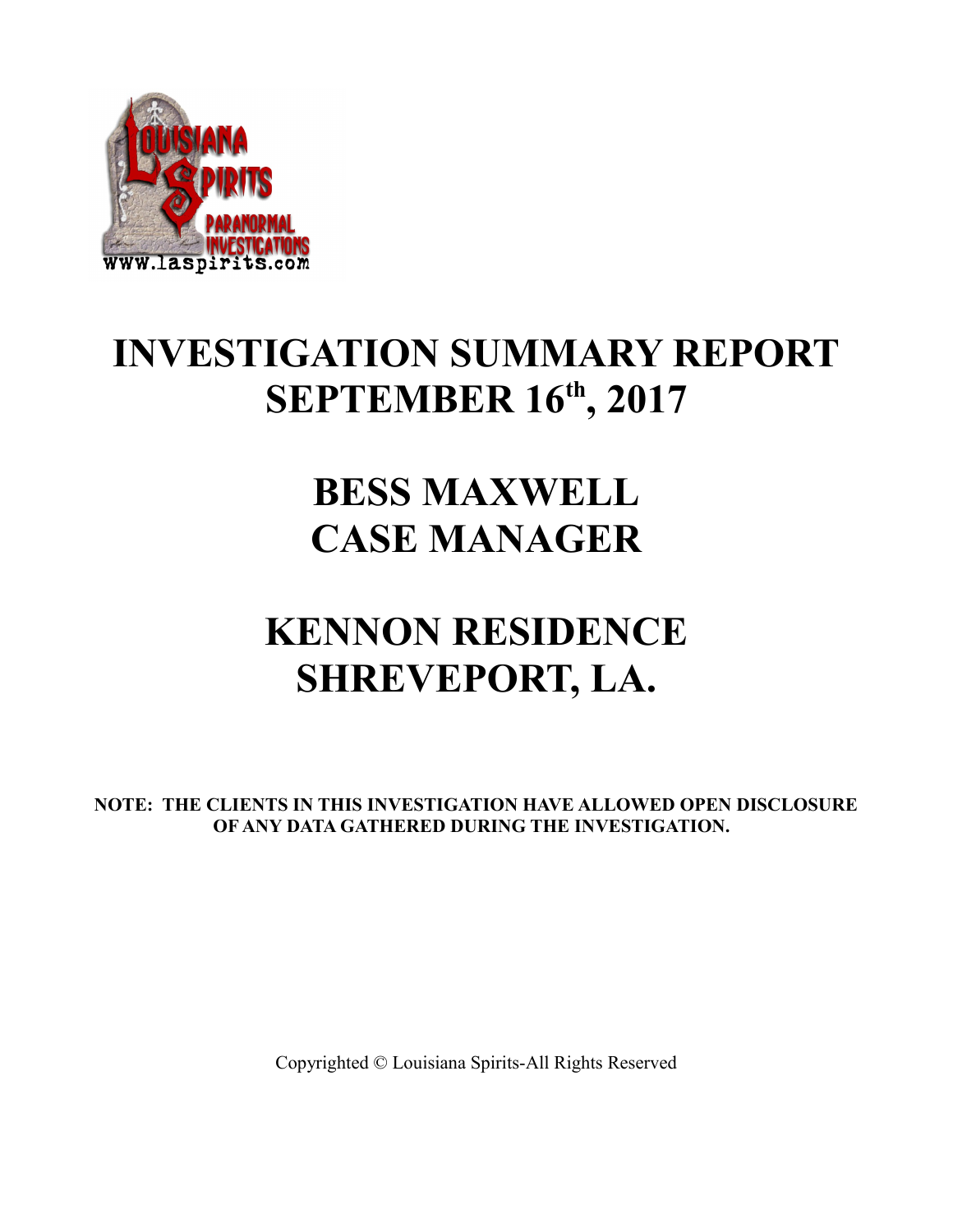# **HISTORY**

The clients and their family have lived in this residence for about 40 years. Its history prior to the current clients is unknown.

# **EXPERIENCES**

The clients have heard banging on the walls when no one was in the area to have done so. Objects around the home have disappeared to never be seen again. In areas, the lights flicker with no knoen electrical malfunction. Full-bodied apparitions have been seen by family members.

## **INVESTIGATION**

DATE OF INVESTIGATION: September 19, 2017

#### PARTICIPANTS: BESS MAXWELL AND KIRK CORMIER

EQUIPMENT: Digital Cameras, Infrared cameras and DVR system, Digital audio recorders, Ion Counters, P-SB7 Spirit Box, Infra-sound detection equipment, Digital thermometers, Various EMF meters including Tri-Fields, Motion detectors including geophone and laser grid systems, Ovilus interactive voice communications device, and and digital sound recorders.

INVESTIGATION: At the time and places tested, no anomalous photos were taken. No data was noted on video. Nothing unusual was detected by laser grid or geophone. No high EMF fields from AC current were found in any location likely to result in prolonged exposure, although there are some areas of high EMF fields from wiring. No anomalous hot spots or cold spots were noted. No anomalous motions were noted. No standard EVP voices were recorded. No recordings were noted of words formed by the P-SB7. No excessive positive ion counts were noted. No infrasound, nor standing waves of such, were detected at times of testing, in the areas of testing.